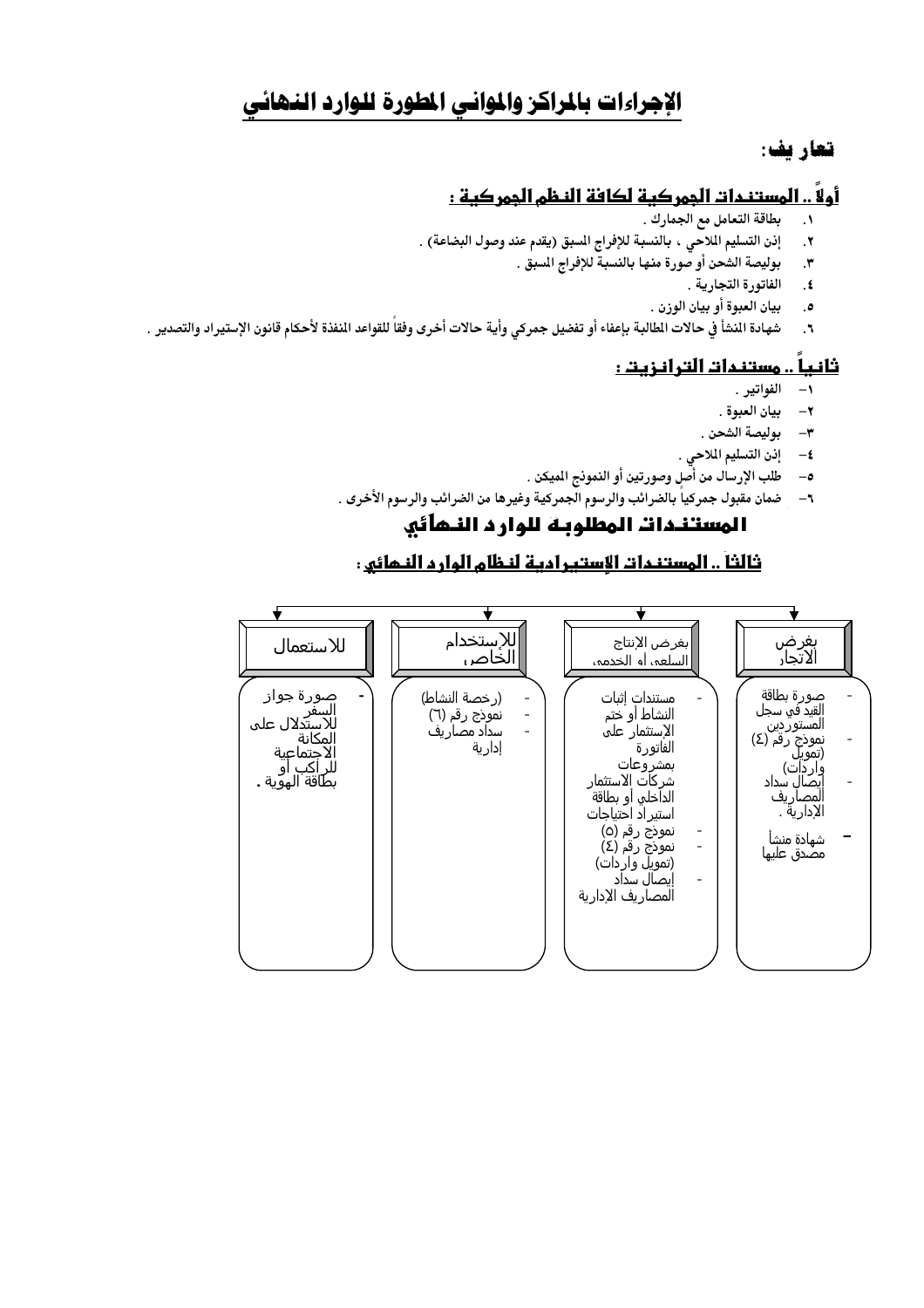# ملاحظات عامة

- يراعى تقديم الستندات الأصلية (بقدر الإمكان) خصوصاً شهادة النشأ التي يجب أن يكون مصدق عليها من الجهات الختصة ويستثنى من شرط التصديق شهادات المنشأ التعلقة بالسلع والحالات المصوص عليها بالمادة (١٤) من لائحة القواعد المنفذة لقانون الاستيراد والتصدير .
	- يمكن الاستغناء عن بيان الوزن أو بيان العبوة فى حالة ما إذا كان الوارد مشمول الرسالة صنفا واحدا وموضحا بالفواتير الكميات والأوزان
		- لا يجوز وزن الأصناف الوارد سعرها بالفواتير بالوحدة وليس بالوزن إلا في حالات الضرورة
- تكون العبرة بحالة ورود السلعة والتي يتوقف عليها البند الجمركي الواجب التطبيق طلقاً للقواعد العامة التفسيرية للنظام النسق واستيفاء النواحي الاستيرادية والرقابة وغيرها بصرف النظر عما ستؤول إليه السلعة بعد الإفراج ، وذلك بناءً على الماينة الفعلية للجمرك .
	- عدم تكرار ما تم إنجازه إليكترونيا بالطريقة اليدوية
- يكون التقييم للأغراض الجمركية طبقاً لأحكام الاتفاقية العامة لمظمة التجارة العالية خاصةً عدم إضافة أي تكاليف حكمية أو وهمية .. ويكون التبنيد طبقاً للنظام المنسق (H.S) .
	- يتم توضيح اسم موقع الإفراج (ثلاثيا) بجانب توقيعه في الخانة الخصصة لذلك بالإفراج الجمركي .
		- يراعي ان يكون الخاتم الجمركي واضح على الآفراج الجمركي .
		- يراعي توضيح كميات الأوزان ( القائم الصافي ) خاصة الأصناف التي يفرج عنها بالوزن.
- عدم الإفراج عن نظامين جمركيين مختلفين في إقرار جمركي واحد ويستثني من ذلك العينات ومواد الدعاية والهدايا والأمتعة الشخصية الواردة مع الرسائل التجارية وقطع الغيار الضرورية الواردة مع الماكينات بشرط الإقرار عنها عند إدراج البيانات بالحاسب الآلي۔ حيث يتم تحصيل الضرائب والرسوم .
- في حالة رغبة صاحب الشأن صرف مشمول البوليصة الواحدة بنظامين جمركيين مختلفين فانه يجب قبل إدراج البيانات بالحاسب الآلي وترقيمه برقم ٤٦ ك م التقدم للتوكيل اللاحي بعد موافقة النافستو الركزي بطلب تجزئة البوليصة ويتم الإفراج عن مشمول كل نظام جمركي بإقرار جمركي منفصل
	- يكون ملف الإقرار الجمركي فى حوزة الجمارك بعد تقديمه لشباك الاستقبال ولا يجوز لصاحب الشأن أو من ينيبه استعادته أو أحد مستنداته .
		- يجوز إعطاء صورة طبق الأصل من الإقرار أو أحد مستنداته لصاحب الشأن أو من ينوبه بعد سداد الرسوم المستحقة إن وجدت.
- يجب المحافظة على الشكل الجمالي للإقرار الجمركي بعدم الكتابة على الإقرار يدويا إلا في الأماكن الخصصة لذلك مثل التوقيع أو ضوابط الصرف وتكون التأشيرات والعروض على الذكرات الرفقة بالإقرار وفى حالة تفعيل التوقيع الاليكترونى يقدم اللف ومرفقاته اليكترونيا .
- تصنف الأرقام المسلسلة للإقرارات الجمركية بدفاتر الجمرك إلى دفترين فقط أحدهما خاص بالواردات بنظمه الختلفة والآخر للصادر بنظمه الختلفة يمسك بكل منطقة لوجستية أو إدارة جمركية أو منفذ جمركي أو منطقة فحص ومعاينة دفتر حوادث لقيد خط سير العمل والحوادث الهامة على أن يعرض على مدير الموقع بعد انتهاء العمل لاتخاذ اللازم .
- يمسك بكل مجمع دفتر طوارئ يستخدم في حاله تعطل الحاسب الآلي حيث تدرج به البيانات برقم مسلسل طوارئ خاص بكل مجمع وتتم الإجراءات يدويا بعد القيد بدفتر حوادث المجمع وصدور تعليمات مدير المجمع بذلك وبعد إصلاح العطل بالحاسب الالى تدرج بيانات دفتر الطوارئ بالحاسب الالى ويقفل دفتر الطوارئ برقم مسلسل ٤٦ ك.م الاصلي .
- عند الحاجة للاطلاع على ملفات الإقرارات الجمركية يكون بمقر إدارة حفظ البيانات وبموافقة الدير العام السئول عن إدارة حفظ البيانات ولا يجوز نقل  $\bullet$ هذه اللفات إلا بموافقة الدير العام وفى حالات الضرورة القصوى وبمعرفة موظف جمركى مناسب .
	- يراعي عدم إرفاق أي أوراق أو مستندات بالملف الجمركي ليس لها علاقة بالستندات المطلوبة للإفراج
		- بطاقة المتعاملين تغني عن كافة المستندات المدونة بها عدا البطاقة الاستيرادية ٠
		- يكون القيد باسمه الإقرار الجمركي هو المسئول عن إستيفاء القواعد الاستيرادية .
- يشترط للإفراج عن السلع المستوردة بنظام الإفراج النهائي ان تكون مصحوبة بفاتورة مدون بها اسم النتج وعلامته التجارية ان وجدت وعنوانه ورقم التليفون / الفاكس / البريد الاليكتروني ويستثني من ذلك ما يلي : –
	- ما يستورد من أجزاء وقطع غيار الآلات والمعدات .
	- ما يستورد من السلع المسموح باستيرادها مستعمله والواردة باللحق رقم (٢) من اللائحة الاستيرادية .
		- السلع الزراعية الطازجة والمبردة والخففة والحيوانات والطيور الحية .
- يتم إدراج البيانات بمعرفة أصحاب الشأن أو من ينويهم قانونا بأى من طرق الربط الإليكترونية او الإدراج الباشر من الناطق الربوطة اليكترونيا بالنظام الآلى لملحة الجمارك •
	- يتم قبول طلب أصحاب الشأن للمعاينة او الحصول على عينه عند تقديم البيان الجمركى.
	- في حاله رغبة صاحب الشأن طلب عدم الإفراج تحت نظام الخط الأخضر يجاب لطلبه .
- يراعى في حاله تحليل بعض الواد ( خاصة الكيماويات ) للتحقق من نوعها او مواصفاتها عدم الإفراح عن هذه الواد إلا بناء على نتيجة تحليل محتواها من مصلحة الكيمياء .
- بالنسبة للسيارات الفرج عنها إفراجا نهائيا بعد تحصيل الرسوم والضرائب الجمركية واستيفاء كافه القيود الاستيرادية والرقابية وفق الحالة الواردة عليها يحرر عنها إخطارات مرور إفراج نهائي دون اي تحفظات .
- وبالنسبة للسيارات الفرج عنها وفقا للنظم الجمركية الخاصة ( إفراج مؤقت إعفاءات مسموحات ) يحرر عنها إخطار مرور موضح به ″ لا يجوز  $\bullet$ التصرف او تغير الصفة الا بعد الرجوع الى الجمارك " .
	- $\colon \mathsf{CIQ}$  الاجراءات الواجب إتباعها في شأن تقديم شهادة الفحص $\mathsf{CIQ}$ (١) شهادة الفحص CIQ تعد أحد مستندات الإفراج ولايتم الإفراج عن الرسالة الا بعد تقديمها ، وتحفظ ضمن ملف الإقرار الجمركى .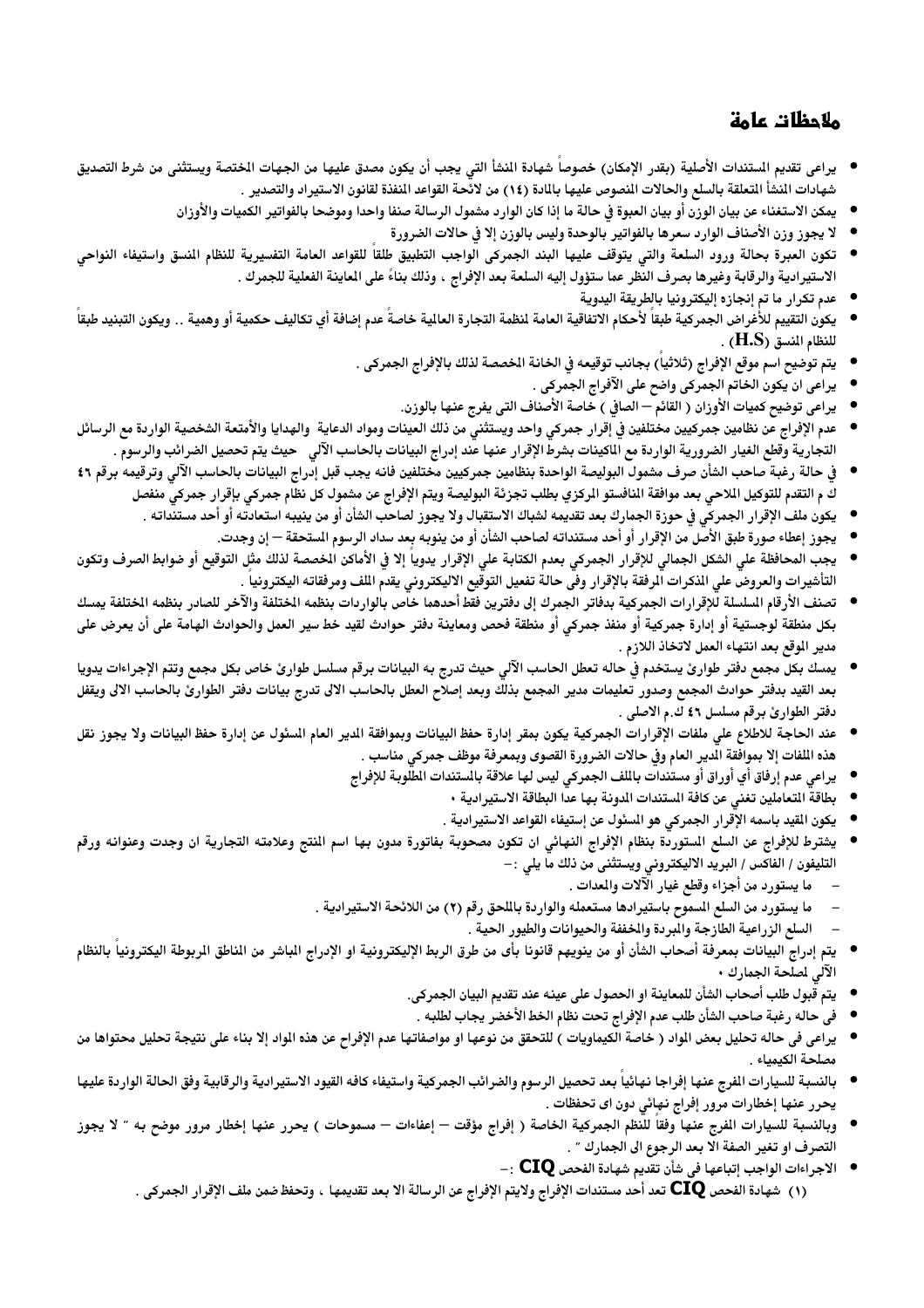- (٢) يطبق قرار وزير التجارة الشار اليه دون اجتهاد حيث يشترط لطلب تقديم هذه الشهادة ان تتوافر الشروط الاتيه مجتمعه :-أ – ان تكون السلعة صناعية .
	- ب ان تكون مشحونة من جمهورية الصين الشعبية .
		- ج ان تكون واردة للاتجار .
- (٣) الاصناف الواردة للاتجار والدرجة بالملحق (٨) بالقرار الوزاري ٢٠٠٥/٧٧٠ والتي تتطلب العرض على الهيئة العامة للرقابة على الصادرات والواردات … فإن موافقه الهيئة بالافراج عن الشمول تعتبر شامله اعتماد شهادة الفحص الشار إليها .
- (٤) اما السلع الصناعية الواردة للاتجار والشحونة من الصين غير الدرجة بالمحق (٨) وغير خاضعة للعرض على الهيئة العامة للرقابة على الصادرات والواردات ... يتم مراجعتها على موقع شركة **CIQ** الاليكترونى ففى حالة عدم تواجد الشهادة بالوقع أو تواجدها مع وجود<sub>ٍ</sub> إختلاف في توصيف السلعة لايتم الإفراج وتعرض على وزارة التجارة .. أما إذا كان الاختلاف فقط في القيمة يتم الإفراج مع مراجعة القيمة طبقا للإتفاقية العامة لمنظمة التجارة العالية .
	- يراعى عند استيراد مستلزمات الانتاج للمشروعات الانتاجية تقديم الستندات الاتيه كلاً حسب حالته : –
- الشروعات الصناعية الخاضعة لإشراف الهيئة العامة للتنمية الصناعية تقدم شهادة السجل الصناعي التي تصدرها الهيئة الشار اليها وذلك طبقا  $\lceil \cdot \rceil$ للتعليمات المعلنه .
	- الشروعات الإنتاجية الأخرى غير الصناعية تقدم الستند الدال على النشاط والصادر من الجهة الشرفة على النشاط كلا فيما يخصه .  $\lceil$   $\lceil$   $\lceil$
- ويجوز لكافه الشروعات الانتاجيه استيراد مستلزمات الإنتاج بموجب بطاقة الاحتياجات الصادرة عن الهيئة العامة للرقابة على الصادرات  $[\mathbf{r}]$ والواردات .
- الشروعات الانتاجيه الخاضعة لإشراف الهيئة العامة للاستثمار يكتفى بتقديم خاتم الهيئة العامة للاستثمار على الفواتير بأن الوارد مستلزم  $\lceil 1 \rceil$ إنتاج بشرط ان يكون الوارد خامات او مستلزمات او مكونات إنتاج .
- [٥] الشركات التابعة لاشراف الهيئة العامة للتنمية الصناعية ولم تقدم مستند إثبات النشاط ( السجل الصناعي او بطاقة الاحتياجات ) يقدم خطاب من الهيئة بالوافقة على الإفراج موجه الى الجمرك ومرفق به فواتير الاستيراد بعد اعتمادها من الهيئة .
	- يتم تحديث اللائحة كل ستة شهور ليتوافق مع القوانين والقرارات السارية .
		- موقع مصلحة الجمارك على شبكة الإنتر نت

#### www.Customs.gov.eg

- يمكن للتوكيلات الملاحية أو أصحاب الشأن تقديم قوائم الشحن أو إدراج بيانات الإقرارات الجمركية من أي طريقة اتصال الكترونى بالنظام الميكن والقبولة جمركيا.
	- يمكن لوظف الجمارك في أي موقع الاستفسار والتشاور مع أصحاب الشأن من خلال مركز الفيديو كونفرانس بالناطق اللوجيستية .
- في حالة عدم توافر مستند عند تقديم اللف لشباك (١) يطلب ذلك من مقدم الإقرار كتابة بالتاريخ والوقت ولقدم الإقرار سحب اللف لحين تقديم المستندات أو تقديم المستندات أثناء الإجراءات أو الإقرار بعدم توافر هذا المستند كتابة وفي جميع الأحوال يقبل ملف الإقرار الجمركي سواءً كـان كامـل الـستندات أو غير ذلك .
	- على موظف الجمارك في مناطق الفحص والطابقة في حالة عدم الطابقة كشف الرسالة كشف الجميع واتخاذ الإجراءات اللازمة للعرض على الختصين .
- لموظف الجمارك ب $\bf{D}$  طلب الزيد من الستندات أو الكتالوجات الضرورية أو التشاور مع أصحاب الشأن وللجنة الجمركية بعد انتهـاء إجـراءات تظلـم صاحب الشأن تعديل بيانات الإقرار حسب قرار الجمرك وإرفاقه بإقرار صاحب الشأن .
	- قواعد الإفراج عن الأقمشة ومصنوعاتها : –
- يقتصر الآفراج عن الأقمشة ومصنوعاتها تحت اى من الـنظم الجمركيــة بــالمواني التاليــة فقـط ( الإسـكندريـة والدخيلــة البحـري بورسـعيد  $(1)$ البحري – العين السخنه البحري – القاهرة الجوى ) •
- في حاله ورود أى من تلك الأصناف ( الأقمشة ومصنوعاتها ) في غير الـواني الـشار اليهــا عاليــه يخـير صـاحب الـشأن بنقلـها طبقـا لنظـام  $(7)$ الترانزيت الى اقرب ميناء من الواني الذكورة عاليه لإكمال الاجراءات الجمركية او إعادة تصديرها أو تقديم طلب باستقدام لجنة جمركية من هذه الجمارك نفقته .
	- ملاحظات يجب على مأمور التعريفة أخذها فى الاعتبار عند مراجعة القيمة بالإقرار الجمركى :
- [١] يكون مدخل مراجعة القيمة بالإقرار طبقاً للاتفاقية العامة لنظمة التجارة العالية التأكد من أن السعر الموضح بـالفواتير هـو الـسعر الـدفوع فعـلا وليس كم تساوي عند تقديم الإقرار للجمرك .
	- [٢] يجب مراجعة القيمة القر عنها بالإقرار الجمركي على القيمة الوضحة بالفواتير وإذا تلاحظ اختلاف بين القيمتين يتم :
		- (أ) الاستعلام من مقدم الإقرار كتابةً عن أسباب الاختلاف بين القيمتين .
		- (ب) طلب تقديم مستندات بالتكاليف الفعلية التي لا تتضمنها الفواتير بالزيادة أو النقصان .
			- (ج) مراجعة إقرار القيمة .
			- [٣] عدم إضافة أي تكاليف حكمية أو اجتهادية جزافية أو صورية للقيمة القر عنها .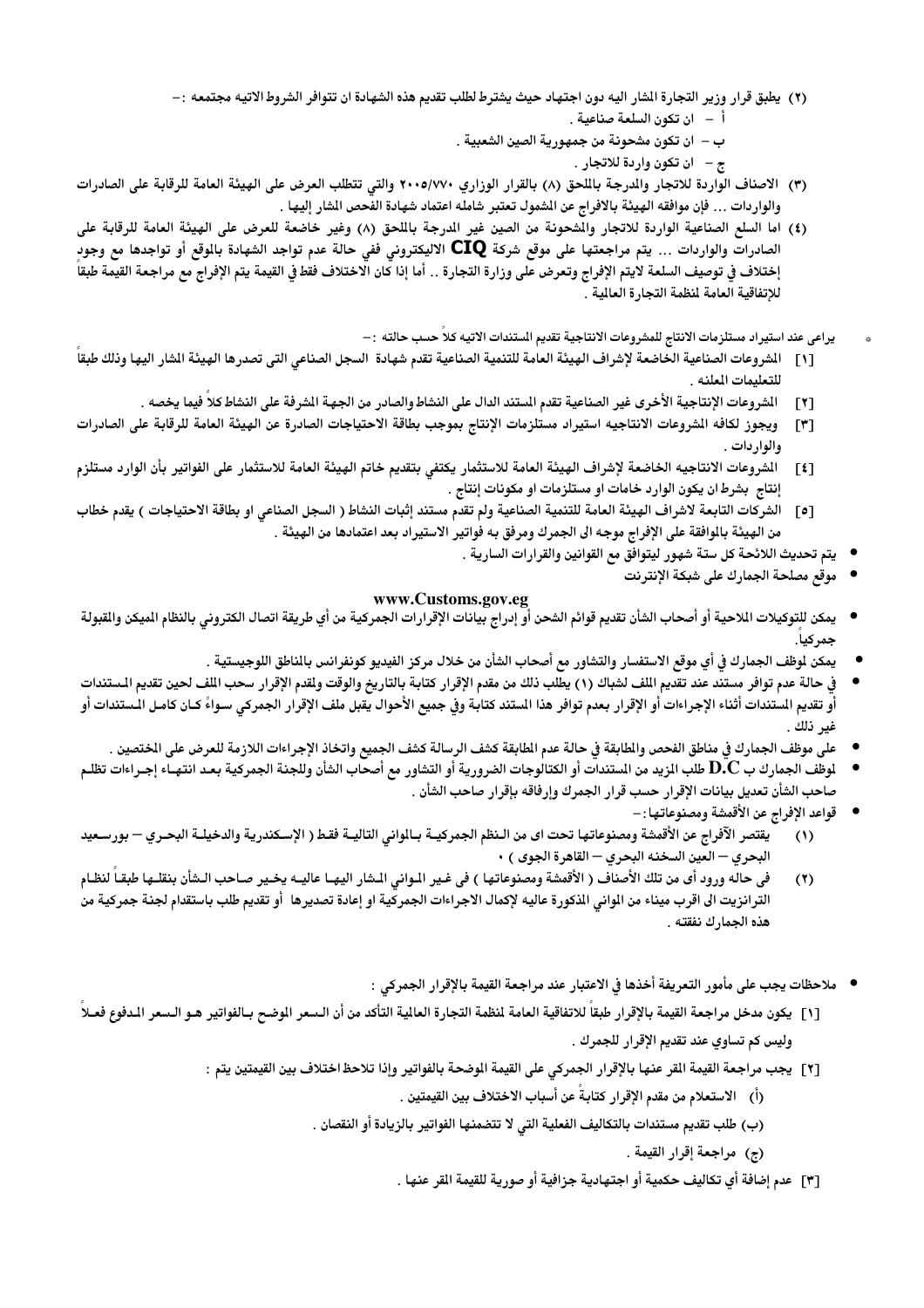- [٤] المنشورات السعرية الإسترشادية التي تصدر من قطاع النظم والإجراءات لاتعد حالات لسلع مطابقة أو مماثلة وإنما للإسترشاد فقط من أجل دراسـة السعر . أما الفواتير القدمة عن سلع واردة لجمهورية مصر العربية يسترشد بها كسلع مطابقة أو مماثلة حسب الحالة .
	- [0] التحقق من توافر أركان قيمة الصفقة لتطبيق المادة الأولى:
- (أ) أن يكون هناك ثمن مدفوع فعلاً أو مستحق الدفع وأن يكون سعر حقيقى يتمشى مع الأعـراف التجاريــة الدوليــة : ويـستدل علـى ذلـك بمراجعة المستندات للتأكد من وجود دليل على الدفع مثل الفواتير التجارية أو عقد الصفقة أو بوليصة التأمين .
- (ب) أن تمثل الصفقة واقعة بيع فعلية : ويستدل على ذلك بمراجعة المسلسل رقم (٨) في إقـرار القيمــة للتعـرف علـى طبيعــة الـصفقة وفقــأ لإقرار المستورد ، فإذا توضح (بيع فعلى) فإن ذلك يثبت أن الصفقة تمثل واقعة بيع فعلية .
- (ج) أن يكون البيع بغرض التصدير إلى دولة الإستيراد (مصر) : ويستدل على ذلك إذا ما توضح بالستندات أن الوجهة النهائية للصفقة هي أحد المواني المصرية .
	- [٦] الحالات التي يحق للجمارك فيها رفض قيمة الصفقة :
	- ١) حالة عدم وجود حالة بيع فعلى مثل السلع الواردة للعرض مثلاً ومفرج عنها بصفة أمانة … إلخ.
		- ٢) حالة عدم توافر أحد شروط المادة الأولى .
	- \*) حالة أن يكون السعر الوضح بالفواتير لايمثل سعر اً حقيقياً حيث لايتمشى مع الأعراف التجارية الدولية .

# (۱)الأجراءات الجمركية بالمواني والمراكز الجمركية المطورة

# وتتم الإجراءات بـما بـنـظام ONE STOP SHOP

# - تتم الإجراءات البمركية بالموانيي والمراكز البمركية المطورة من خلال .

- ١. الناطق اللوجستية (مراكز خدمة التعاملين) .. والتي تشمل مراكز الإدراج والبنوك والجهات الرقابية ومكاتب الاستعلامات وشبابيك الجمارك ... إلخ
- ٢. مركز الملومات (الإدارة الإلكترونية أو DATA CENTER) .. والقصود بها اللجان الجمركية النوط بها مراجعة الإقرارات الجمركية والقيمة والتعريفة والقيود الاستيرادية .
	- ٣. مناطق الفحص والماينة . . وتتواجد بمناطق التخزين والكلفة بعملية الفحص والماينة وتتواجد بها الجهات الرقابية بجانب اللجان الجمركية . ويتلاحظ بأن هذه الناطق تتواجد بالواني والراكز الجمركية الطورة وتتبع نفس الإجراءات .

# أولاً .. المناطق اللوجستية

## إدرام الإقرارات الممركبة

- ●اللجان الجمركية بالناطق اللوجيستية تستقبل الإقرارات الجمركية بواسطة الطرق الإلكترونية الختلفة .. مثل .. EDI أو XML وأيـضاً الإدراج المباشر أو بالإنترنت من المكاتب الخارجية لأصحاب الشأن أو الستخلصين الجمركيين .
	- يمكن لأصحاب الشأن أو مندوبيهم الإدراج المباشر للإقرارات الجمركية من خلال مركز الإدراج المد لذلك بالمناطق اللوجيستية .

## تقديم الإقرارات الجمركية

شباك رقم (ا) .

تقدم ملفات الإقرارات الجمركية بعد طباعة الإقرار وتوفير المستندات الطلوبة إلى شباك (١) جمارك حيث يقوم موظفي الجمارك بالآتي :

أ– استلام اللفات ومراجعة المستندات المرفقة والـتأكد من شخصية مقدمه واستيفاء توقيعه على الإقرار الجمركى .

ب–تحديد مسار الإفراج طبقاً لبرنامج إدارة الخاطر .

ت- تخريم المستندات المرفقة بملف الإقرار برقم ٤٦ ك . م (الرقم المسلسل للإقرار ) .

ث–إرسال صور من الإقرار الميكن + الفواتير + بيان العبوة + شهادة النشأ . . إلكترونياً إلى الإدارة الجمركية بمركز العلومات .

ج– إبلاغ مناطق الفحص ببيان الإقرارات الفرج عنها بالسار الأحمر أو الطلوب عرضها على الجهات الرقابية أو الأمنية إلكترونياً (فى حالة الراكـز غـير الربوطة إلكترونياً بمناطق الفحص تسلم لصاحب الشأن أو من ينوبه صور طبق الأصل مـن بيـان العبـوة والفـاتورة — الإقـرار الجمركـى) لتقـديمها لنــاطق الفحص والمعابنة .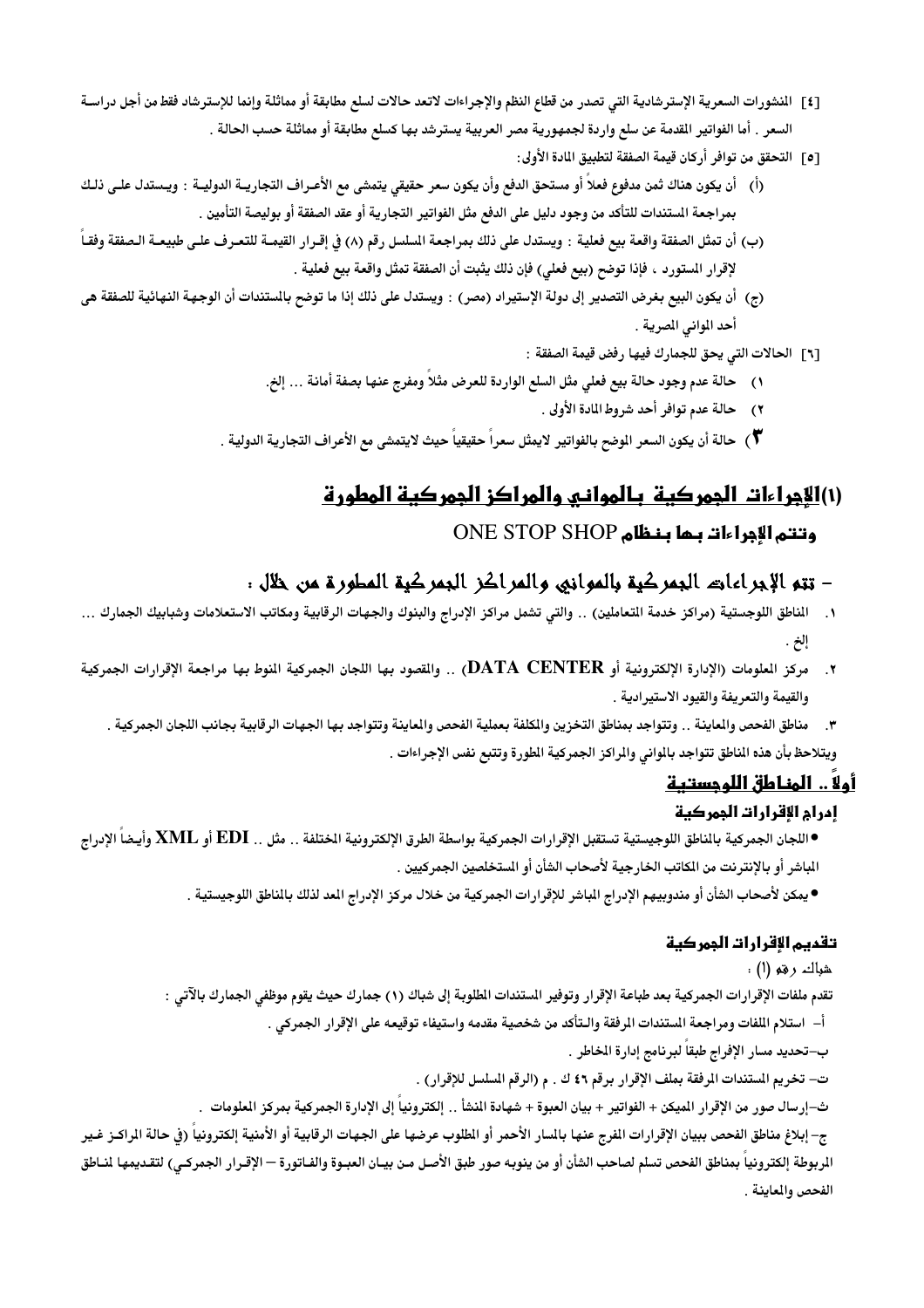ح– تسليم صور من مستندات ملفات الإقرارات الطلوب عرضها على الجهات الرقابية إلى مندوبين الهيئة العامة للرقابة على الصادرات والواردات . خ- إرسال ملف الإقرار الجمركي إلى شباك (٢) جمارك .

# <u>ثانيا :الأجراءات الجمر كية بـمركز المعلومات.....</u>

- أ– مراجعة البند طبقاً للنظام النسق H.S والقيمة طبقاً للاتفاقية العامة لنظمة التجارة العالية ومراجعة إقرار القيمة الرفقة بالفواتير .
	- ب— التأكد من إدراج كافة الأصناف والكميات الموضحة بالفواتير وبيان العبوة بالحاسب الآلى وإظهارها بالإقرار الميكن.
- ت– إضافة أي رسوم أو ضرائب لم تضاف عند تقديم الإقرار وتحديد الحسبة النهائية للضرائب والرسوم وإخطار شباك (٢) جمـارك والبنـوك بالـضرائب والرسوم المستحقة وشاشات العرض بالمناطق اللوجيستية ببيان الإقرارات الجمركية التي تمت عليها الإجراءات .
- ث– تقوم اللجنة الجمركية بمركز الملومات بعد الراجعة الستندية لستندات الإقرار والتأكد من تحديد الحسبة النهائية للضرائب والرسوم وإخطار …. ١– أصحاب الشأن عن طريق الشاشات أو أي طريقة إلكترونية .
	- ٢– البنوك بالضرائب والرسوم المستحقة .
		- ٣- شباك (٢) جمارك ..

## ثالثاً :الأجراءات الجمركية يمناطق الفحص والمعاينة.....

يتقدم أصحاب الشأن أو مندوبيهم المتمدين من الجمارك (الستخلصين الجمركيين) إلى مناطق الفحص والماينة . أصحاب الإقرارات الآتية :

- . الإقرارات الجمركية المفرج عنها بالمسار الأحمر .
- . الإقرارات الجمركية التي تتطلب العرض على الجهات الرقابية .

يقوم موظف الجمارك بمناطق الفحص والماينة بإتمام إجراءات الماينة الطابقـة طبقـاً لـدليل الإجـراءات الجمركيـة وإخطـار اللجنـة الجمركيــة بالنــاطق اللوجستية بنتائج العاينة والطابقة وإرسال استمارات الجرد فى حالة كشف الرسالة إلى النطقة اللوجيستية المحفوظ لديها ملف الإقرار الجمركى . كما تبلغ نتائج الفحص الرقابي للجنة الجمركية بالناطق اللوجستية .

# تعليمات الفحص والمعاينة :

لا يجوز معاينة وفحص الرسائل الواردة للبلاد بمعرفة أي من الجهات العاملة بالدوائر الجمركية قبل بدء الإجراءات الجمركية في وجود مندوبي الإدارة الجمركية .

وفي حالة وجود إخباريات أو معلومات لدى أي جهة رقابية أو أمنية يتم التقدم بها للجمارك على أن يتم التحقق منها أثناء إتمام الإجراءات الجمركية ويمكن للجهة مقدمة الإخبارية الحضور أثناء إتمام الإجراءات

- يراعي اتباع ما يلي بشأن أساليب المعاينة للأغراض الجمركية :
- أ– الحد الأدنى لنسبة الكشف لأي رسالة بما فى ذلك قطع غيار السيارات ١٠٪ من عدد طرود الرسالة (طرود أو حاويات) بشرط أن تقدم الفواتير وقوائم التعبئة المتمدة وأن تشمل على الماركات أو العلامة التجارية ورقم الصنف وغيرها من المراقيم والعلامات والحروف التي تحدد الصنف .. ويجوز لدير التعريفة الختص تخفيض هذه النسبة في حالة الرسائل الكبيرة العدد أو القابلة للكسر إذا كانت عبواتها متجانسة وله أن يزيد هذه النسبة لأسباب مبررة
	- ب نسبة الكشف للبضائع الواردة للأجهزة الحكومية وما في حكمها (١٪ ) من الشمول بشرط تقديم قوائم التعبئة .
		- جـ يتم كشف الرسائل المستعملة أو الاستوكات والمرتجع بالكامل ( الجرد التفصيلي).
		- د فتح كافة طرود الرسالة وجردها تفصيلاً بمعرفة لجنة الفحص والماينة يكون إلزاميا فى الأحوال الآتية :
			- ١– توافر معلومات بوجود مخالفة في الرسالة .
	- ٢– ورود الطرود مجهله خالية الماركات والعلامات التجارية المطبوعة عليها ضمن الرسالة أو كانت هذه العلامات باليد .
		- ٣– إذا خالف مشمول أحد الطرود التى يتقرر انتخابها للفتح من الرسالة البيانات الواردة في المستندات القدمة .
			- ٤– في حالة عدم تقديم بيان العبوة أو بيان الوزن القبولة جمركيا .
			- ه إذا طلبت اللجنة الجمركية بالإدارة الإلكترونية ( ${\bf D.} {\bf C})$  أو بالراكز الجمركية الطورة كشف الجميع .

هـ – يكتفي بمعاينة البضائع العارية ( النفرطة وتلك التي تتحدد قيمتها بالوزن) إذا كان الشمول ظاهرا للعين المجردة …وفي جميع الأحوال يجب ألا تخل هذه القواعد بنظام السحب الباشر .

و– في حالة الإفراج عن البضائع والأشياء الواردة برسم إعادة التصدير تحت أي من النظم الجمركية فإنه يتعين كشف ومعاينة هذه الواردات والتدقيق بحيث تكون نافية للجهالة .

- ز– يجب إخضاع الرسائل التالية إلى محطات الكشف بالأشعة :
- ١– رسائل الترانزيت الواردة برسم المناطق الحرة العامة .
	- ٢– الرسائل التي تحوي صنفا واحدا وطرودها متماثلة .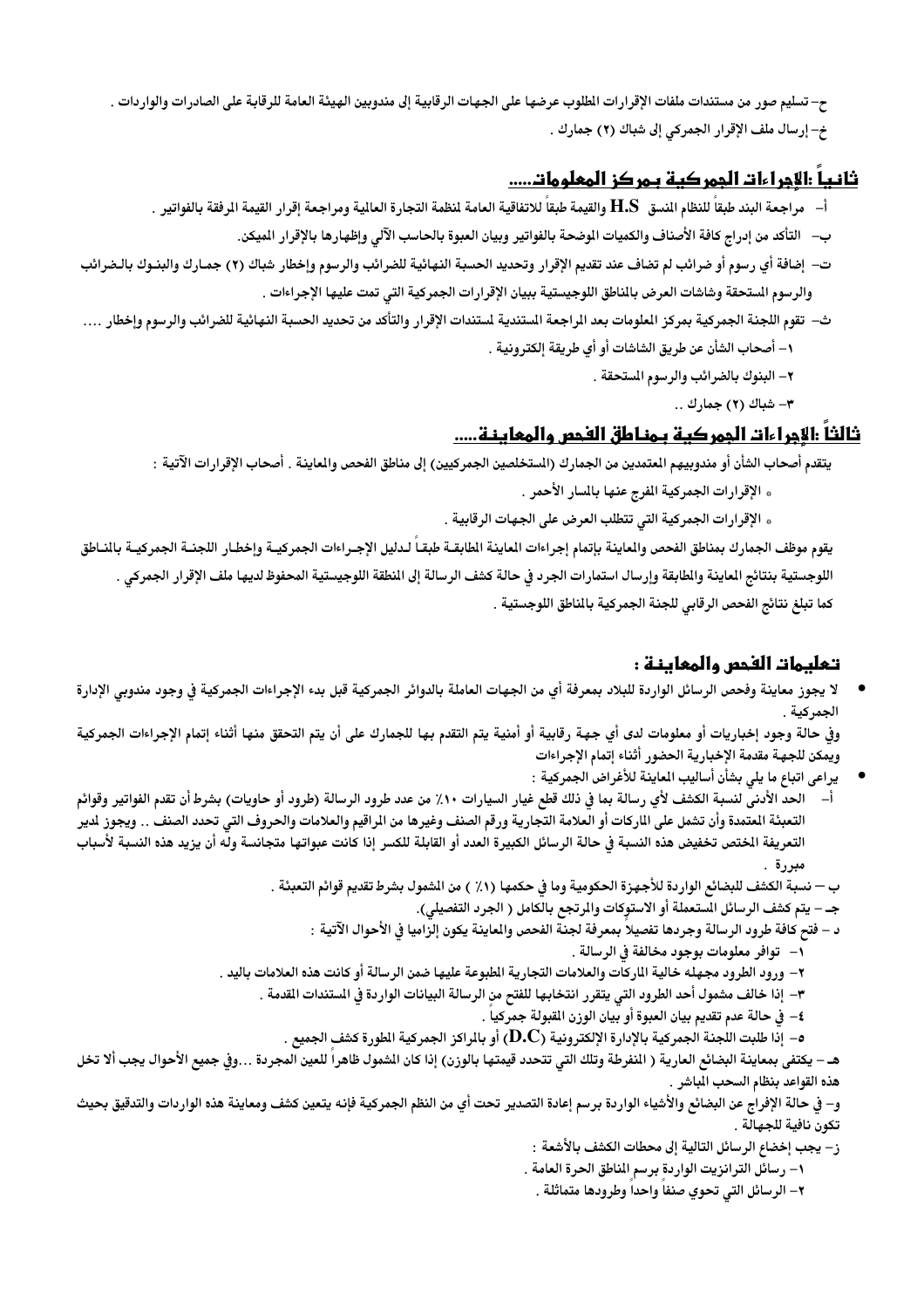٣– الرسائل التي يرى الجمرك الختص أهمية فحصها بالأشعة على أن توضح الأسباب على البيان الجمركي بمعرفة مدير المجمع أو من ينوب عنه

- يقوم موظف الجمارك الختص بتصنيف اللفات ـ ثم إرسالها إلى إدارة حفظ المستندات.
- يجوز لصاحب الشأن بناء على طلبه سحب عينات للتحليل بمعرفته (غير ملزمة للجمارك ) قبل أو إثناء الإجراءات تحت اللاحظة الجمركية وسداد الضرائب والرسوم المستحقة عليها .
	- وفي حالة الإفراج بالسار الأخضر تتم الإجراءات الرقابية والأمنية تحت اللاحظة الجمركية .
	- التأكيد على الإخطارات التي تتم بين منطقة الفحص والمعاينة ومركز الملومات دون توسيط أصحاب الشأن بطريقة آلية .

## أختصاص الإدار ة العامة للحركة ( منطقة الفحص والمعاينة)

- الإشراف على الأرصفة والساحات والمخازن التابعة  $\mathcal{N}_{\mathbf{a}}$
- مراقبة أعمال التفريغ والشحن على الأرصفة والساحات والمخازن ومراقبة توجيها إلى الأماكن المخصصة . ۲.
	- مراجعة أعمال الاستلام في المخازن والساحات واعتماد تسوية المنافسيتات .  $\mathbf{r}$ 
		- جرد الطرود غير السليمة والإشراف علي إيداعها في الغرف المخصصة .  $\cdot^{\mathfrak{t}}$ 
			- جرد الطرود الزائدة وتحرير محاضر الضم بها .  $\cdot^{\circ}$
			- تسجيل بضائع تسليم صاحبه والحاويات ومراقبة المنصرف منها .  $\cdot$ 
				- جرد المخازن والساحات جرداً جزئياً وكلياً .  $\cdot^{\mathsf{v}}$
			- القيام بكشف الرسائل أو جردها أو التحقق وفق القواعد المقررة .  $\lambda$
	- الاشتراك مع جهات الفحص الرقابية ومأمور ى التعريفة لإجراء الكشف في وقت واحد .  $\cdot$
	- مرافقة طلبات الإرسال والتخزين والبوصل والتأكد من وصولها مقصدها النهائى وفق القواعد المقررة .  $\mathbf{\hat{}}$ 
		- تطبيق أحكام البضائع المهملة علي البضائع التي يهمل أصحابها في سحبها خلال المدة المحددة  $\cdot$

#### أختصاص الإدار ة العامة للمنافذ :

※ وتختص بأعمال الصرف من المنافذ الجمركية وتسجيل أذون الإفراج والمنصرف من البضائع المفرج عنها من الدائرة الجمركية

※ تختص بإجراءات وزن البضائع التي يتقرر الإفراج عنها بالوزن وتسجيل هذه الأوزان وترفق بكارتة الصرف . ※ متابعة دخول وخروج الحاويات وتسجيلها على كشوف الاستخلاص .

# رابكاً :الأجراءات باللجان الجمركية بالمناطق اللوجستية [شباكرقم (٢) ] .....

- تلقى مايفيد سداد الضرائب والرسوم الجمركية .
	- تلقى موافقة الجهات الرقابية .
- تلقى إخطار اللجان الجمركية بمناطق الفحص والمعاينة بالطابقة وإستمارات الجرد .
- التأكد من إستيفاء وكتابة المستندات الاستيرادية أو التصديرية واستكمال أي مستندات مطلوبة ولم تقدم .
	- التوقيع على نسختي إذن الإفراج وتسليم صاحب الشأن أصل إذن الإفراج بمرفقاته .
		- إخطار الإدارة الإلكترونية بسداد الضرائب والرسوم والوافقة على الصرف.
			- إرسال الملفات إلى إدارة الحفظ .
	- تقوم الإدارة الإلكترونية بإبلاغ بوابات الصرف بيانات الرسائل الفرج عنها جمركيا .

# (٢) العرض على الممات الرقابية

- السلع التي يجب عرضها على جهات العرض الرقابية التي تعمل تحت مظلة الهيئة العامة للرقابة على الصادرات والواردات .. يتم :
	- ١– عرضها على الهيئة العامة للرقابة على الصادرات والواردات دون تحديد إسم جهات عرض بعينها .
- ٢– أن تعتد الجمارك بما تقره الهيئة العامة للرقابة على الصادرات والواردات وأن تفرج على السلع متى صدور قرار الهيئة بالوافقة على الإفراج . ولا يجوز لصلحة الجمارك الاعتداد بأية موافقات تصدر من جهات العرض التي تعمل تحت مظلة الهيئة .
- جهات العرض غير المثلة تحت مظلة الهيئة العامة للرقابة على الصادرات والواردات يتم العرض عليها مباشرة بأن تسلم صورة طبق الأصل من ملف الإقرار الجمركي لصاحب الشأن أو من ينوبه قانونا للعرض على هذه الجهات وعلى مصلحة الجمارك أن تعتد بما تقره هذه الجهات .

#### <u>يراعى الآتى :</u>

- ١– على الجمرك الختص قبل العرض على الهيئة العامة للرقابة على الصادرات والواردات التأكد من صحة البند والصنف العروض على الهيئة وكذلك النظام الاستيرادي الواجب التطبيق .
	- ٢– في حالة وجود ما يبرر تعديل البند بعد العرض على الهيئة العامة للرقابة على الصادرات والواردات يتعين إتباع ما يلي ..
- (أ) ٪ إذا كان البند بعد التعديل يخضع للعرض على الهيئة العامة للرقابة على الصادرات والواردات يتعين إعادة العرض على الهيئة مع توضيح مبررات التعديل .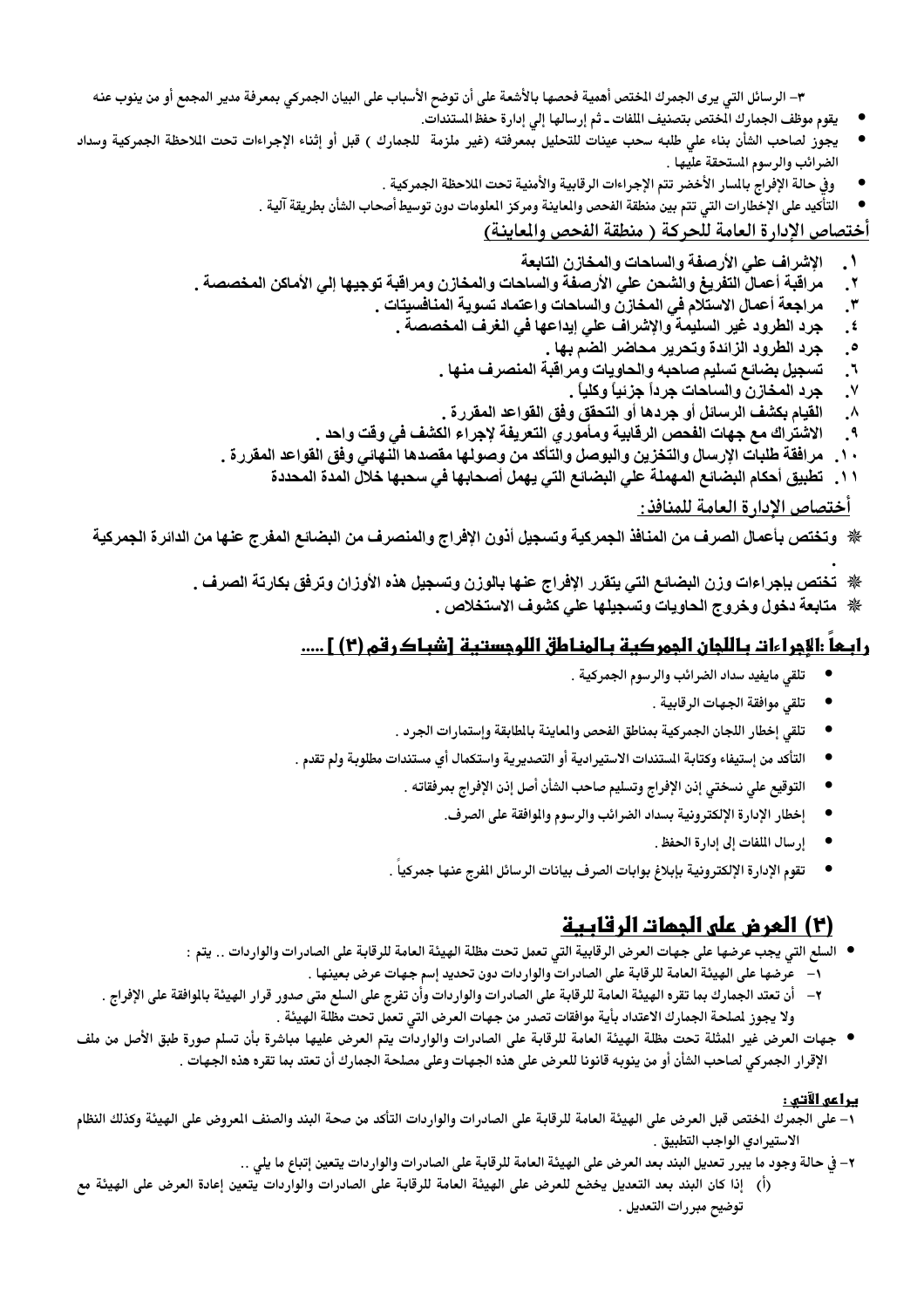- (ب) إذا كان البند بعد التعديل لا يخضع للعرض على الهيئة العامة للرقابة على الصادرات والواردات يتعين إخطار الهيئة بمبررات تعديل البند لإمكانية تسديد قيوداتها .
	- ٣– في حالة إعادة تصنيف الصنف من قبل الهيئة العامة للرقابة على الصادرات والواردات استنادا للتحليل تعتد الجمارك بالتصنيف الصادر عن الهيئة .
		- ٤– جهات العرض التي تعمل تحت مظلة الهيئة العامة للرقابة على الصادرات والواردات ..
		- القانون رقم ٥٩ لسنة ١٩٦٠ وتعديلاته بشأن تنظيم العمل بالإشعاعات المؤينة والوقاية منها.  $\circ$ 
			- القانون رقم ١٠ لسنة ١٩٦٦ وتعديلاته بشأن مراقبة الأغذية وتنظيم تداولها .  $\circ$ 
				- القانون رقم ٥٣ لسنة ١٩٦٦ وتعديلاته بشأن قانون الزراعة .  $\circ$
			- القانون رقم ٤٣٠ لسنة ١٩٥٥ وتعديلاته بشأن الرقابة على المنفات الفنية .  $\circ$ 
				- القانون رقم ٤٨ لسنة ١٩٤١ وتعديلاته بشأن قمع الغش والتدليس .  $\circ$
				- القانون رقم ١٢٧ لسنة ١٩٥٥ وتعديلاته بشأن مزاولة مهنة الصيدلة .  $\circ$
				- القانون رقم ٦٨ لسنة ١٩٧٦ وتعديلاته بشأن الرقابة على المعادن الثمينة .  $\circ$ 
					- القانون رقم ١١٧ لسنة ١٩٨٣ وتعديلاته بشأن حماية الأثار .  $\circ$
			- القانون رقم ١ لسنة ١٩٩٤ وتعديلاته بشأن الوزن والقياس والكيل .  $\circ$
		- القانون رقم ٤٩٩ لسنة ١٩٥٥ وتعديلاته بشأن المواد الكيماوية السامة والغير سامة التي تستعمل في الصناعة .  $\circ$
- القانون رقم ٤ لسنة ١٩٩٤ وتعديلاته فيما يخص إدارات شئون البيئة بالوزارات المنية (وزارة الصناعة وزارة الزراعة وزارة الصحة وزارة  $\circ$ البترول — وزارة الداخلية — وزارة الطاقة والكهرباء) .
	- ٥– جهات العرض التي لاتعمل تحت مظلة الهيئة العامة للرقابة على الصادرات والواردات ..
		- القانون رقَّم ٣٩٤ لسنة ١٩٥٤ وتعديلاته بشأن الأسلحة والذخائر .  $\circ$ 
			- القانون رقم ٥٥ لسنة ١٩٤٩ وتعديلاته بشأن المفرقعات .  $\circ$
		- القانون رقم ٤٤ لسنة ١٩٥٦ وتعديلاته بشأن الحجر الصحى .  $\circ$
		- القانون رقم ٦٤ لسنة ١٩٧٠ وتعديلاته بشأن نقل البضائع في الطرق العامة .  $\circ$
		- القانون رقم ٦٦ لسنة ١٩٧٩ وتعديلاته بشأن الإتصالات السلكية واللاسلكية .  $\circ$ 
			- القانون رقم ٨٦ لسنة ١٩٥٢ وتعديلاته بشأن المناجم والمحاجر .  $\circ$ 
				- القانون رقم ١٨٢ لسنة ١٩٦٠ وتعديلاته بشأن الخدرات .  $\circ$
			- القرار الجمهوري رقم ١٠٢ لسنة ١٩٨٣ بشأن حماية الحياة البرية .  $\circ$

# الاجراءات الجمركية للرسائل المرفوضة رقابياً يراعى الآتى :-

<u>في حاله الآخطار برفض الرساله يراعي اتباع مايلي :–</u>

- أ اذا كانت الرساله مخزنه داخل الدائرة الجمركية يتم ابلاغ الجمرك الختص لاتخاذ اللازم نحو اعادة تصديرها او الإشراف على إعدام ما تم رفضه وفقاً للآحكام المنظمة في هذا الشأن .
- ب إذا كانت الرسالة مخزنه خارج الدائرة الجمركية وصدر قرار من الجهة الرقابية الختصة بإعادة تصديرها يتم نقلها الى منفذ التصدير صحبه مندوب الجهات الرقابية الرافضة ويتم المطابقة على الرسالة طبقا لمستندات الإفراج قبل التصدير وإذا قررت الجهة الرافضة إعدامها يتم الإعدام بمعرفة الجهات الرقابية وفي حضور مندوب الجمرك .
- » إخطار الإدارة الركزية لمكافحة التهرب الجمركي بقطاع الالتزام التجاري وذلك لإخطار الإدارة العامة لمكافحة التهرب التابعة لها بكل منطقة جمركية طبقا لوقع التخزين لتابعه النتائج النهائية لفحص لهذه الرسائل الفرج عنها تحت التحفظ لتسديد القيودات ومتابعة تسوية الأمانات في مدة لا تتجاوز الشهر .
- » يمسك سجل بالماطق اللوجستية لتابعة الرسائل الفرج عنها تحت التحفظ بالتنسيق مع فرع الهيئة العامة للرقابة على الصادرات والوار دات بالمنطقة الجمركية .

## <u>(۳) إجراءات التظلم :</u>

- ١/٣ : في حالة وجود ملاحظات على البيانات القدمة من صاحب الشأن سواء عن القيمة أو البند وغيرها أو طلب مستندات إضافية تخطر الإدارة الجمركية ( نمونج طلب المستندات الإضافية ) بهذه الملاحظات ويمنح المستورد مهلة للرد صاحب الشأن أو من ينيبه إليكترونيا أو علي النمونج العد لذلك لا تتجاوز ١٥ يوما من تاريخ علم المستورد أو من يمثله للرد أو تقديم المستندات ، ويتلاحظ طلب المستندات مرة واحدة وأخذها في الاعتبار عند تقدىمھا .
	- ٢/٣ : في حالة اقتناع الإدارة الجمركية بتبرير صاحب الشأن بعد تقديمه للمستندات الطلوبة خلال المهلة يتم السير في الإجراءات .
- ٣/٣ : في حالة اقتناع صاحب الشأن بملاحظات الجمرك أو عدم تقديمه الستندات خلال الدة المحددة يقوم الجمرك بتعديل بيانات الإقرار سواء للقيمة أو البند وغيرها ويخطر صاحب الشأن بقرار الجمرك الجديد كتابة ، فإذا كان التعديل بسبب رفض قيمة الصفقة يجب على الجمرك إن يوضح له أسباب رفض قيمة الصفقة ومادة التقييم البديلة التى طبقت وهكذا بالنسبة للبند وغيرها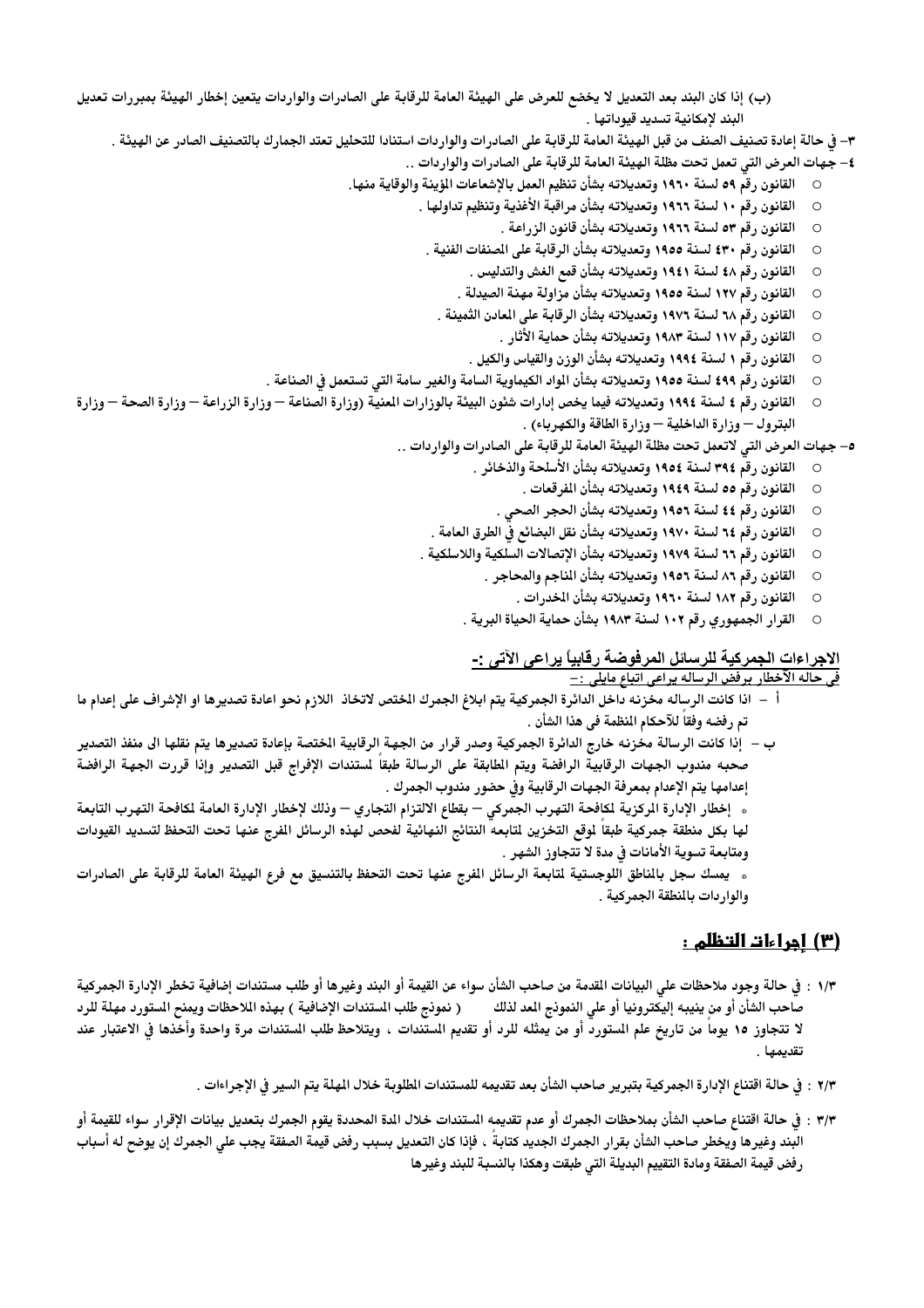- ٤/٣ : لصاحب الشأن الحق في التقدم بتظلم على النموذج المد لذلك لدير الجمرك الختص الذي يقوم بتشكيل لجنة تضم عضو محايد لدراسة تظلم صاحب الشأن ولدير الجمرك المختص استشارة الإدارات الفنية قبل اتخاذ القرار النهائى للجمرك .
- ٥/٣ : فإذا لم يتم الاتفاق وأصر المجمع على قراره وصاحب الشأن على اعتراضه لصاحب الشأن إن يطلب اللجوء للتحكيم فى ضوء أحكام المواد (٥٧ ، ٥٨) من قانون الجمارك حيث يحال الموضوع للتحكيم الابتدائي في حالة موافقة الجمرك .
- ٦/٣ : عند رغبة صاحب الشأن في صرف الرسالة قبل حل النزاع يمكن سداد الضرائب والرسوم بصفة قطعى حسب إقرار صاحب الشأن وفارق الضرائب والرسوم التنازع عليها بصفة أمانة مع حجز عينات أو كتالوجات .
	- ٧/٣ : تلتزم الإدارات العامة للتحكيم بأخطار الساده رؤساء الادارت المركزية التنفيذية بقرار التحكيم النهائي كتابة لإتخاذ اللازم في ضوئه ٠
- ٨/٣ : تقوم الإدارات العامة للتحكيم بعد أنتهاء النزاع بإرسال البيانات الجمركية محل التحكيم بكامل مر فقاته والعينات الخاصة بها الى الجمر ك الختص الذي توجد به البضاعة لإتخاذ اللا زم قانوناً •

#### **ملحوظة :-**

- يتم تحديد مندوبين دفاع عن اطر اف التحكيم ( الجمارك صاحب الشأن ) للمرافعه امام لجان التحكيم وتخطر الا دار ة الر كزية للتحكيم بهذه الاسماء ضمن محضر التحكيم ٠
	- يتولى الدفاع عن مصلحة الجمارك مأمور ى التعريفة من الواقع التنفيذية المحتكم ضدها والتي قامت بأتخاذ القر ار محل التحكيم •

## (٤) اجراءات مرف الرسالة :

- 1⁄4 : بعد سداد الضرائب والرسوم الجمركية يتسلم صاحب الشأن أصل إذن الإفراج مرفقاً به صورة ضوئية طبق الأصل من الفواتير وبيان العبوة وإذن التسليم الملاحي .
	- ٢/٤ : ترسل صورة إذن الإفراج و مرفقاً بها صورة ضوئية طبق الأصل لباب الصرف الكترونياً أو صحبة مندوب جمرك مناسب .
- ٣/٤ : وفي حالة ميكنة أبواب الصرف يكتفي باستدعاء بيانات إنن الإفراج على النهاية الطرفية بباب الصرف بدلا من إرسال صورة إنن الإفراج ورقيا أو ارسال اشارة اليكترونية بصرف الرسالة .
- 1⁄4 : يقوم مأمور الباب بمراجعة ومطابقة أصل إذن الإفراج وصورة إذن الإفراج الرسل إليه ورقياً أو إليكترونيا والتأكد من ختم أصل وصورة إذن الإفراج ، ويقوم بتسجيل بيانات إذن الإفراج فى دفتر حوادث الباب ورقيا أو إليكترونيا
- ٥/٤ : في حالة الطابقة يأذن مأمور الباب بصرف الرسالة فورا ويتولى معاون الباب مراجعة عدد الطرود والماركات وأرقام الحاويات وأرقام السيول وسلامتها (إن وجدت في حالة الإفراج بأحد النظم الجمركية الخاصة )
- ٦/٤ : وتقتصر مسئولية باب الصرف على مراجعة ماركة الطرود وعددها وفي حالة الصرف بالحاويات يتم مراجعة أرقام الحاويات وأرقام السيل الجمركي ( إن وجدت ) .
- ٧/٤ : في حالة وجود اختلاف يعرض على المجمع الختص إذا كان الصرف في مواعيد العمل الرسمية وإذا كان الصرف بعد مواعيد العمل الرسمية يعرض على نوباتجي الرئاسة أو المأور النوباتجي لاتخاذ اللازم
- 1⁄4 : وفي نهاية كل وردية يقوم معاون باب الصرف بتجميع صور أذون الإفراج مرفقا بها كارتات الصرف وتسلم للمجمع الختص حيث ترفق بالإقرارات الجمر كية
	- ٩/٤ : في حاله الصرف الجزئي إذا لم يتقدم صاحب الشأن أو من ينيبه للصرف أكثر من أسبوع يعاد إذن الإفراج إلى النطقة اللوجستية الختصة .
		- ١٠/٤ : لا يتم الصرف من النافذ الجمركية إلا بعد وصول صور إنن الإفراج من الجمرك الختص أو الإشارة الإليكترونية
		- ١١/٤: في حالة إستخدام الأبواب الإليكترونية يقوم مأمور الباب بمتابعة الصرف من خلال النهايات الطرفية في الأماكن الخصصة لذلك .

#### <u>(٥) إجراءات تحت الشكة :</u>

اولاً:- يجوز بناءا على طلب صاحب الشان تفريغ البضائع الواردة مباشرة على وسائل النقل وفقا للحالات والشروط الواردة بالمادة (٥٠) ، (٥١) من اللائحة التنفيذية لقانون الجمارك الصادرة بالقرار رقم ١٠ لسنه ٢٠٠٦ .

<u>ثانيا</u>ً :– يراعى الالتزام بالشروط والاجراءات الخاصة بنظام التفريغ ( من تحت الشكة ) والنصوص عليه على سبيل الحصر بالمادة (٥٢) من اللائحة التنفيذية لقانون الجمارك .

ثْلَكْـْا : – في حاله استيفاء البنود أولاً وثانياً من هذا المنشور يتم السير في اجر اءات السحب الباشر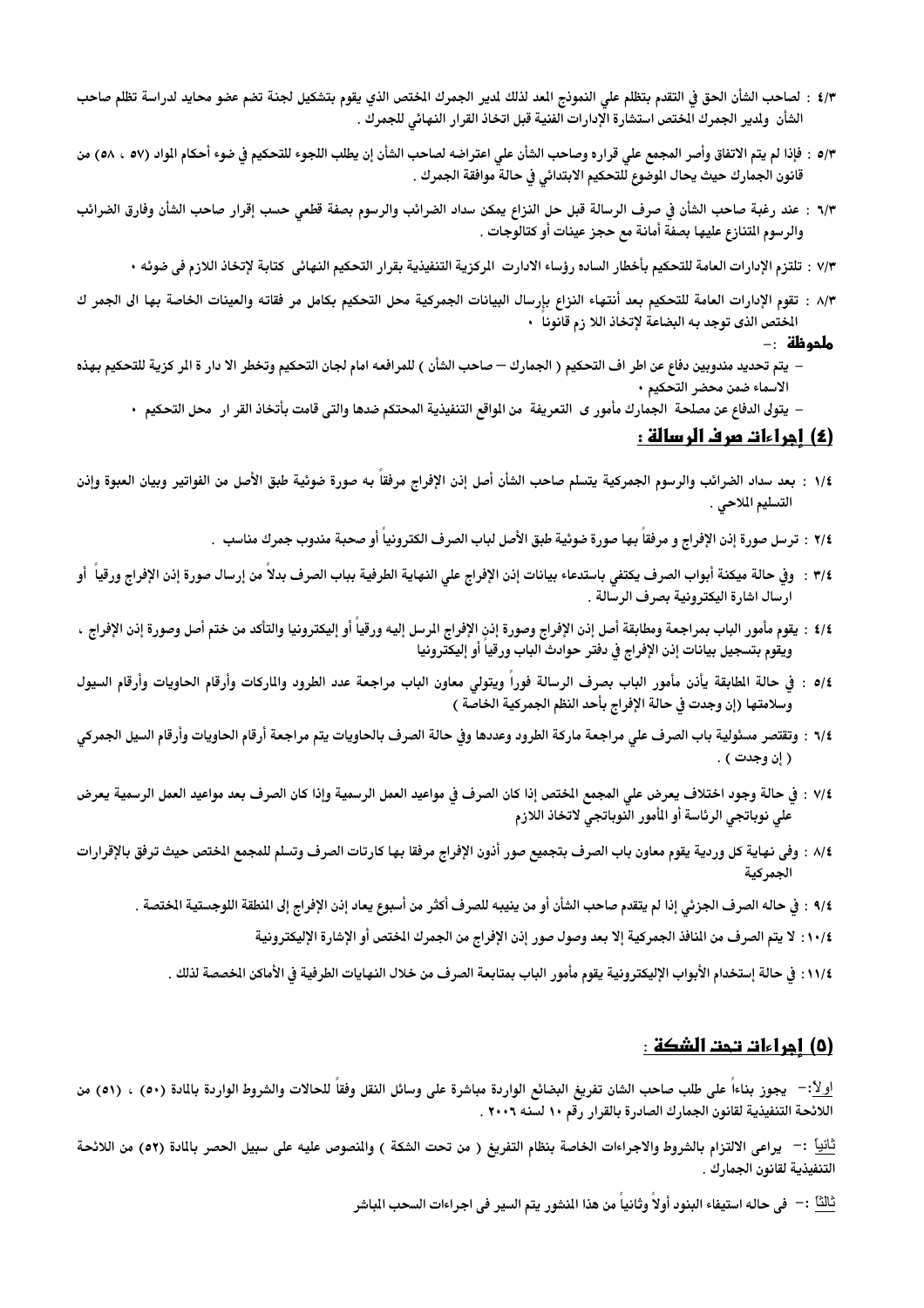#### ملحوظة ..

الحالات وبالشروط الآتية: أ - رسائل المشارطة البحرية. ب - البضائع بحكم طبيعتها من النوعيات الآتية: ١ - سريعة التلف مثل اللحوم والدواجن والمجمدات. ٢ - البضائع التي تتسبب في تلويث الأرصفة والخازن أو تلويث غيرها مثل مسحوق الأعلاف. ٣ - ا لبضائع التي تنفرط عند تداولها بالتفريغ أو النقل مثل مجروش البلاستيك. ٤ - البضائع الخطرة مثل الكيماويات والمفرقعات. ج - البضائع المنفرطة الصب) د - البضائع العارية الواردة دون عبوات. هـــ- الرسائل ذات العدد الكبير التي ترد في عبوات يمكن معاينة مشمولها بالعين المجردة بشرط: ١ - تماثل العبوات. ٢ - تجانس الشمول أو خضوعه لبند جمركي واحد. و - بضائع تسليم صاحبه التي ترد في جوالات أو براميل بأعداد كبيرة. ○ مادة (٥١) من اللائحة التنفيذية ٢٠٠٦/١٠ .. " لا يجوز تطبيق نظام التفريغ الباشر على وسائل النقل( من تحت الشكة) على الرسائل الواردة من أصناف الفرز الثاني وما دونها ، أو بواقي الأصناف والوديلات. كما لا يجوز تطبيق هذا النظام على الأصناف التي ترد بأسعار متعددة إلا إذا أقر الستورد أو وكيله بقبوله حساب الضرائب والرسوم الجمركية وغيرها من الضرائب والرسوم على السعر الأعلى. ○ مادة (٥٢) من اللائحة التنفيذية ٢٠٠٦/١٠ "يشترط لتطبيق نظام التفريغ الباشر (من تحت الشكة )ما يأتي أ - أن يطلب صاحب الشأن أو من ينيبه ذلك ، وأن يبين في طلبه مبررات سحب الرسالة طبقا لهذ ا النظام وفقا للبيان الجمركي، ويؤشر بذلك على إذن الإفراج. ب -أن يتعهد صاحب الشأن أو من ينيبه ، كتابة على البيان الجمركي بسداد الضرائب والرسوم الجمركية بالكامل وعدم الطالبة برد الرسوم عن أى عجز يظهر عند الصرف( مبدأ القبول بالعجز). ج - أن يوافق مديرو المجمعات الجمركية على سحب الرسائل وفقا للنظام المشار إليه. د - أن تقدم المستندات اللازمة لتثمين الرسالة وإتمام الإجراءات الأولية عليها وصدور إذن الإفراج عنها. هـ -استيفاء موافقات جهات الرقابة النوعية الختصة قبل الإفراج في حالة لزومها.

وتخضع البضائع التى يتقرر الإفراج عنها تحت هذا النظام لإجراءات الكشف والماينة و التحقق والوزن أولا بأول على ضوء طبيعة الصنف والعبوات وفقا للقواعد التى تحكم هذه الإجراءات.

وتتم معاينة هذه البضائع بمعرفة لجنة تشكل لهذا الغرض من مأمور تعريفة و رئيس قسم تعريفة ، على أن يتم إثبات نتيجة العاينة على البيان الجمركي، ويعتمد رأى اللجنة من مدير الجمرك الختص.

## 1/0 الأجر اءات الجمر كية

- ١/١/٥ يتقدم صاحب الشأن قبل أو بعد ۖ وصول وسيلة النقل بطلب لدير النطقة اللوجستية موضحاً به الرغبة فى السحب الباشر ومستوفى موافقة التوكيل الملاحي وهيئة الميناء.
	- ٢/١/٥ يحال الطلب إلى اللجنة الجمركية بالنطقة اللوجستية للدراسة والتأكد من استيفاء شروط السحب الباشر ويعتمد من مدير التعريفة الختص
		- ٣/١/٥ تتم الإجراءات الجمركية المعتادة وتسدد الضرائب والرسوم الجمركية .
- 1/1/0 في حالة وجوب عرض السلعة علي جهات رقابية أو أمنية يقوم صاحب الشأن باستيفاء موافقة جهات العرض بالإفراج النهائى أو تحت التحفظ قبل الصرف
	- 0/١/٥ يقوم الجمرك بتسليم أصل إذن الإفراج موضحا به معاينة الفرغ على وسائل النقل وإرسال صورة إذن الإفراج لباب الصرف
- ٦/١/٥ تقوم اللجنة المختصة بمعاينة الفرغ على وسائل النقل وفي حالة الطابقة يؤشر بالطابقة والصرف وفي حالة عدم الطابقة يسحب إذن الإفراج وإخطار الجمرك الختص ويوقف الصرف المباشر وتتم الإجراءات العادية بعد تخزين الرسالة .

## (٦) اعادة الاستبراد :

في حالة إعادة استيراد أصناف سبق تصديرها لأي سبب مثل العرض أو الإصلاح أو تكملة الصنع أو بسبب الرفض من العميل وغيرها.

## ١/٦ المسندات المطلوبة

الفاتورة ـ بيان العبوة ـ إذن التسليم الملاحي ـ شهادة الصادر أو صورة طبق الأصل منها ـ استمارة ١٢٦ ك.م ( إن وجدت ) ـ بطاقة المتعاملين .

## ٢/٦ الإجراءات الجمركية

١/٢/٦ يتم إدراج البيانات بالحاسب الآلي وطباعة الإقرار الميكن بنظام الوارد النهائي (إعادة الإستيراد) . ٢/٢/٦تقديم الملف بشباك الاستقبال